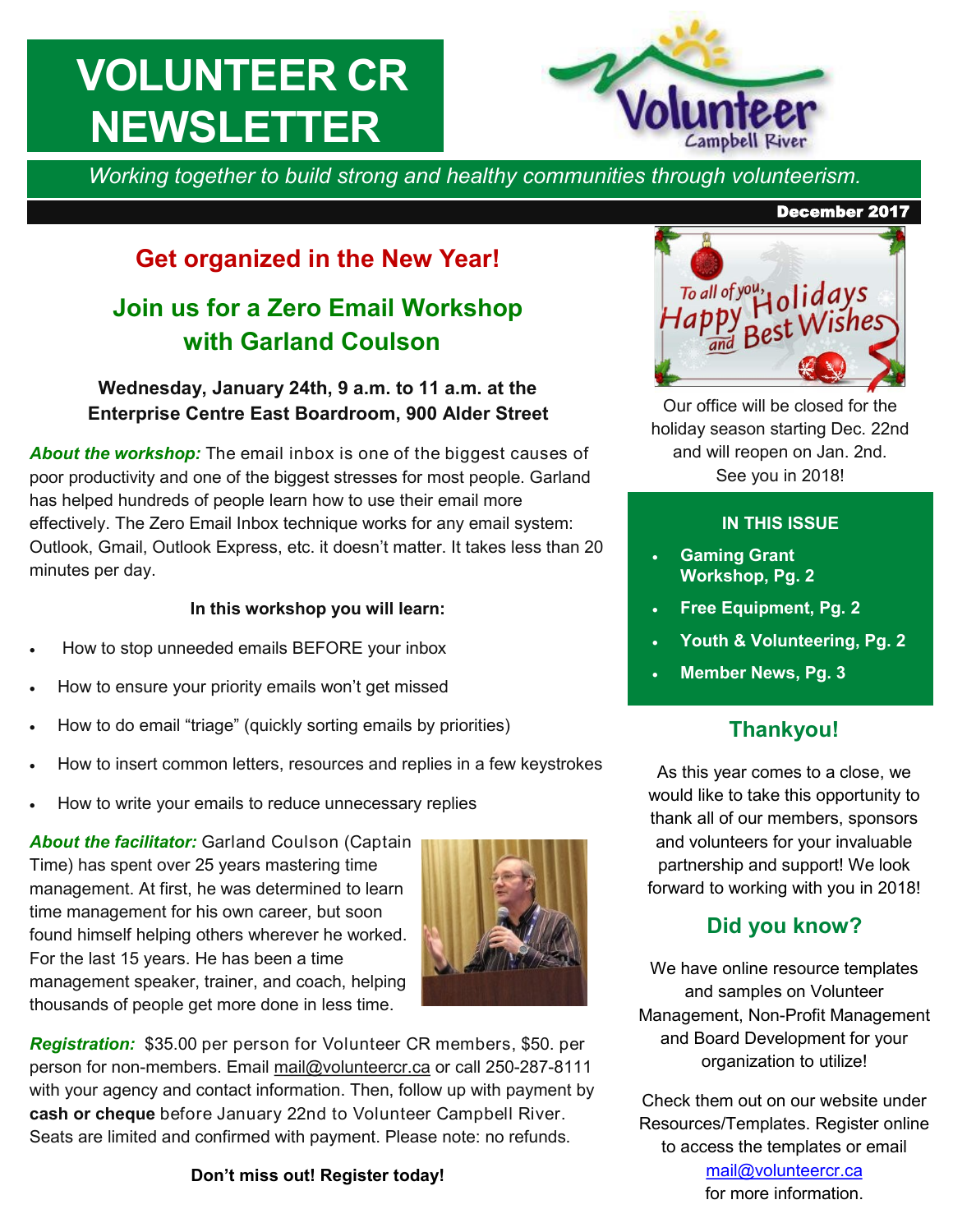# **Community Gaming Grant Information Workshop with David Sheach**

#### **Tues, Feb. 6th, 2018 1-4 p.m. @ the Enterprise Centre East Boardroom, 900 Alder Street.**

*About the workshop:* The BC Association for Charitable Gaming (BCACG) is a non-profit society that represents and supports community groups who are applying for a Community Gaming Grant.

Our workshops review the eligibility requirements, program description and details, budget, in-kind support, volunteers and key considerations when accounting for activities. Hear about new updates to the guidelines and join us for an interactive session with community groups and learn from the facilitator with the opportunity to ask questions and hear feedback from each other.

*About the facilitator:* David Sheach is the Executive Director of the BCACG and is presenting a 3 hour Gaming Grant workshop to help you prepare an accurate application and manage the funding according to the conditions of the grant.



#### *Registration:*

**The is a free event for members of Volunteer Campbell River!**  \$10 per person for non-members.

Space is limited. Pre-book your seat early to avoid disappointment! Email [mail@volunteercr.ca](mailto:mail@volunteercr.ca) or call 250-287-8111 with your name, email, and agency contact information.

For non-members: Please follow up with payment of cash or cheque to 900 Alder Street, Campbell River, BC, V9W 2P6. Please note: no refunds.

**Partners:** 



bcacq A voice for B.C. charities and non-profits

# **Youth and Volunteering by Volunteer Canada**

For more than a decade, Canadian youth have volunteered more than any other age group. In fact, 53% of Canadians aged 15–24 are involved in volunteering. This puts youth well above the national average of 44%. Statistics from: [2013 General Social Survey—Giving, Volunteering and Participating](https://volunteer.ca/gvp)

To read more about this article and to see some available resources, click [here!](https://volunteer.ca/youth)

#### **2018 – Save the Date!**

April 15-21: National Volunteer Week

#### *Who We Are Staff*

**Louise Howes, Executive Director Aolani Delorme, Admin Coordinator**

*Board*

**Marcia McKay, President Brett Woodside, Vice-President Cynthia Bendickson, Secretary Trish Whiteside, Treasurer Carly Pisterzi, Director Shardae Scott, Director Thomas Nowak, Director Fernanda Cruz, Director**

# **New VCR Board Member**

We welcome Fernanda to our board! Fernanda brings experience in fundraising and public relations to Volunteer CR. Welcome to the team!



### **Free Equipment**

A Sharp Ux-P115 Fax Machine is available free to a Volunteer Campbell River member agency. It comes with an instruction book and 2 extra fax ribbons!

Pickup at our office , 900 Alder Street, Monday to Thursday 10 a.m. to 4 p.m. First come, first serve.